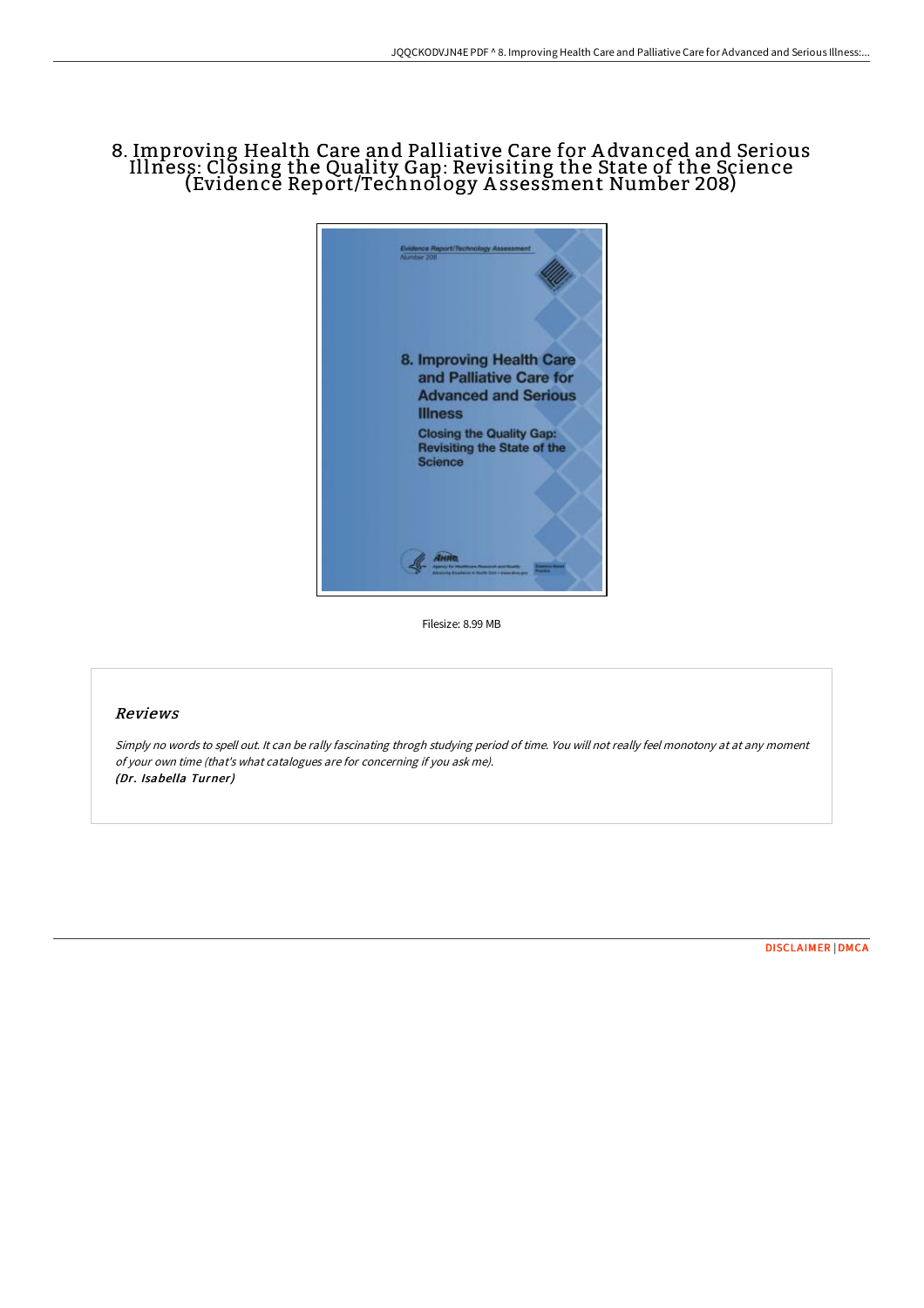## 8. IMPROVING HEALTH CARE AND PALLIATIVE CARE FOR ADVANCED AND SERIOUS ILLNESS: CLOSING THE QUALITY GAP: REVISITING THE STATE OF THE SCIENCE (EVIDENCE REPORT/TECHNOLOGY ASSESSMENT NUMBER 208)



To save 8. Improving Health Care and Palliative Care for Advanced and Serious Illness: Closing the Quality Gap: Revisiting the State of the Science (Evidence Report/Technology Assessment Number 208) PDF, make sure you access the hyperlink below and save the ebook or have access to other information that are have conjunction with 8. IMPROVING HEALTH CARE AND PALLIATIVE CARE FOR ADVANCED AND SERIOUS ILLNESS: CLOSING THE QUALITY GAP: REVISITING THE STATE OF THE SCIENCE (EVIDENCE REPORT/TECHNOLOGY ASSESSMENT NUMBER 208) ebook.

Createspace, United States, 2013. Paperback. Book Condition: New. 279 x 216 mm. Language: English . Brand New Book \*\*\*\*\* Print on Demand \*\*\*\*\*.Extensive evidence supports the effectiveness of clinical interventions for improving patient centered outcomes for patients with advanced and serious illness. For example, many types of medications and other interventions to treat pain, can lead to significant reductions in pain severity and pain-related outcomes such as quality of life. However, studies in different areas have found that these are often not well integrated into medical practice. For pain, despite widely accepted pain screening and clinical practice guidelines, pain continues to be undertreated, particularly for vulnerable populations such as nursing home patients. For communication and decisionmaking, in a study of audiotaped initial oncology consultations for patients with terminal cancer, fewer than half of oncologists offered alternatives to chemotherapy as an option. In addition, only 58 of patients were informed of their life expectancy and only 60 were aware of uncertainty about the benefits of chemotherapy. And despite wide availability and insurance coverage of hospice care, in 2009, only 42 of patients who died in the U.S. received any hospice care, and, of those, only half received more than three weeks of care. This report is part of a larger review of interventions aimed at reducing the quality gap. Given the critical importance of interventions to improve health care and palliative care in this population, we focused on these types of interventions in this report. These interventions can include changes in the way care is provided within a system, such as palliative care consultation services, and interventions to change how patients/families interact with the health care system, such as a patient self-management program for pain that is integrated with patients health care. They can also include quality improvement interventions, which can...

Read 8. Improving Health Care and Palliative Care for Advanced and Serious Illness: Closing the Quality Gap: Revisiting the State of the Science (Evidence [Report/Technology](http://www.bookdirs.com/8-improving-health-care-and-palliative-care-for-.html) Assessment Number 208) Online **Download PDF 8. Improving Health Care and Palliative Care for Advanced and Serious Illness: Closing the Quality** Gap: Revisiting the State of the Science (Evidence [Report/Technology](http://www.bookdirs.com/8-improving-health-care-and-palliative-care-for-.html) Assessment Number 208)